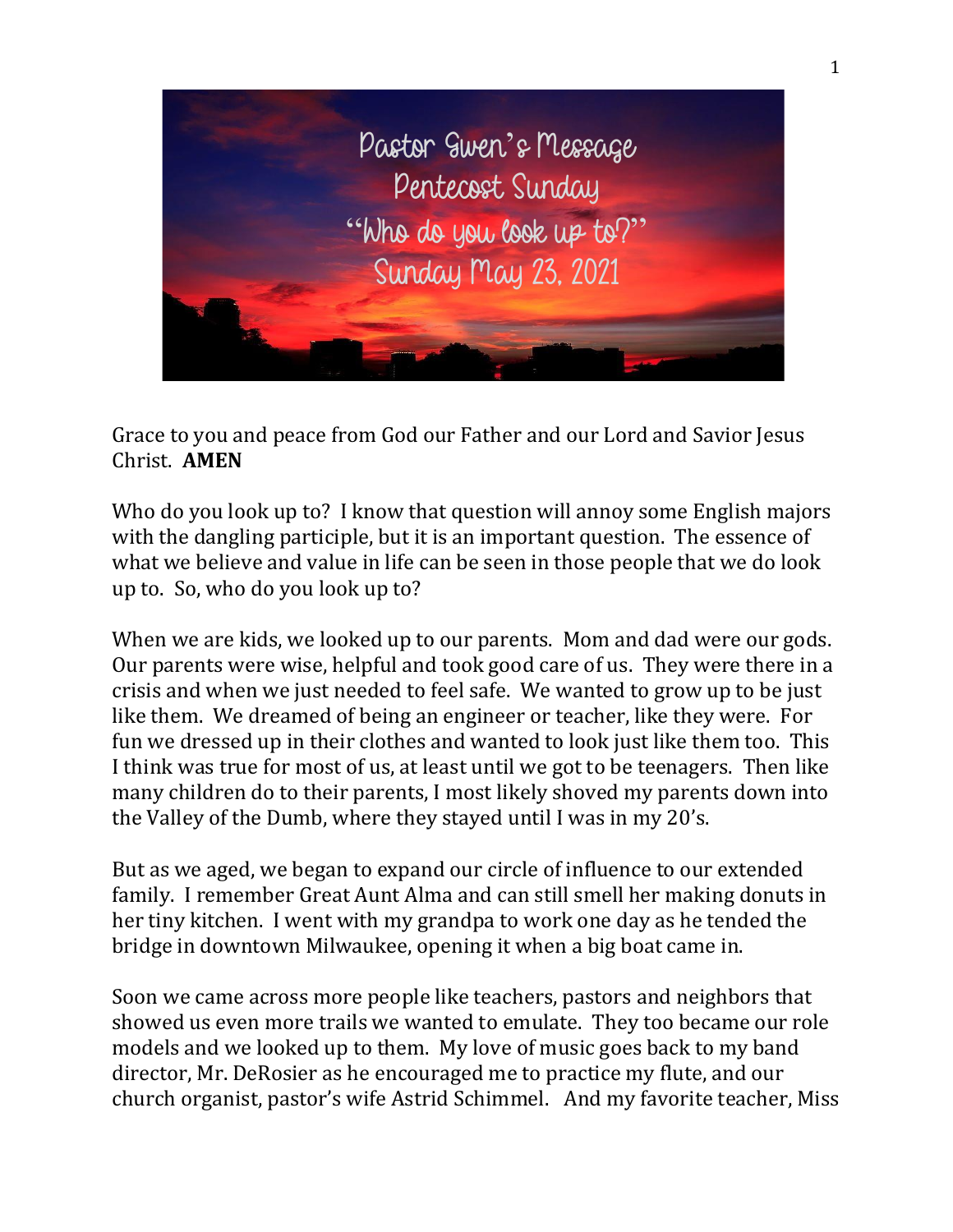Oliver, give me the love of learning with her broad knowledge and inquisitive attitude.

And as we age, I think we get more selective on who we look up to. Our scope of life leads us to have a world view of today and days gone by. Some of us even chose heroes from the past. I remember in school whenever I had to write a biography of a famous person, I always would pick Thomas Edison. Today, I don't even remember why but somehow, he intrigued me. When at St Olaf College, my heroes changed to the great thinkers. Descartes and his "cogito eros sum", "I think therefore I am" was probably the most influential for me. I too wanted to be a great thinker, like Plato, Aristotle, Hume, Kant and Kierkegaard.

Today, as I think about who I look up to, I would have to include Martin Luther for being a reformer, someone who wanted to change things for the better, Thomas Jefferson as a designer of our republic, Max Lucado for being a great spokesman that over and over again shows us how to let Jesus into our lives and the list could go on.

Who do you look up to? That is the question for this Pentecost Sunday. But the big problem is that whether you look up to a famous theologian, famous teacher, famous baseball player, famous scientist, famous philanthropist, they are all flawed in one way or another. They are all human and suffer from the stigma of human sinfulness.

Good news here folks is that the Christian faith has an answer: Jesus Christ is that answer. He was much more than a teacher, prophet, healer or saint. Jesus is the son of God, who died for our sins and rose from the dead that we might have the gracious gifts of forgiveness, abundant and everlasting life. And today we celebrate his giving to us another gift, the gift of the Holy Spirit.

Yes, Jesus died at the hands of the people. He went to his death with our sin on his shoulders. And he came alive again to overcome death and then ascended to heaven to sit at the right hand of his Father Almighty. Jesus is surely someone to look up to. And now we also have the Advocate, that has come as Jesus promised. He was sent to us from his Father. We now have God in the form of the Holy Spirit to look up to. And as our reading for today tells us, verse 12, "he will guide you into all the truth." And truth is that we have the best of all worlds. We have a God that created us and this wonderful world that we live in. We have Jesus, who came to earth to train us up in the way we should go. He was the promised one, who is our Lord and Savior. And